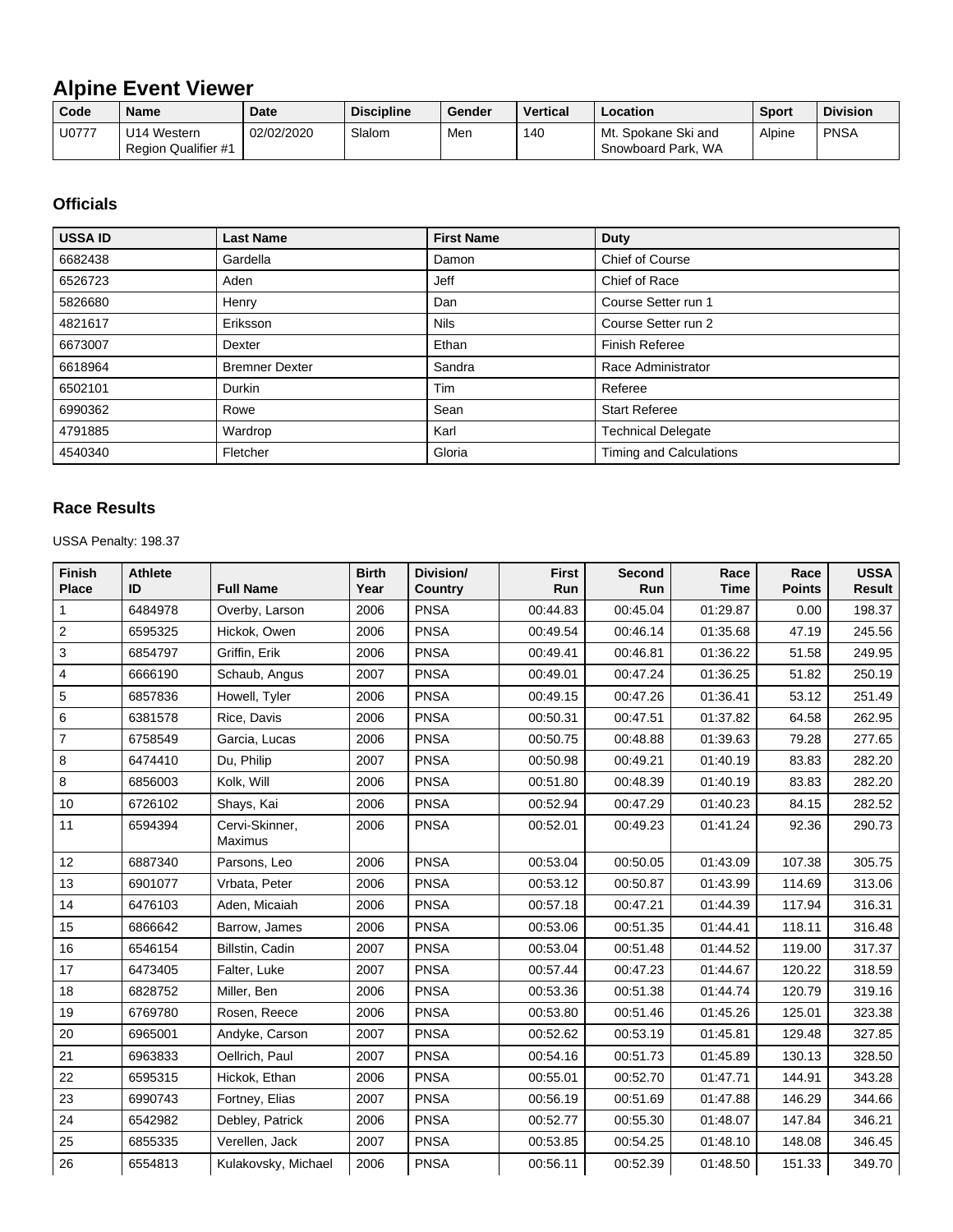| 27<br>7006087<br><b>PNSA</b><br>00:55.20<br>00:53.65<br>Ferguson, Joe<br>2007<br>01:48.85<br>154.17<br>352.54<br><b>PNSA</b><br>361.31<br>28<br>6666326<br>Collins, Thomas<br>2006<br>00:56.25<br>00:53.68<br>01:49.93<br>162.94<br>29<br>6862892<br>2006<br><b>PNSA</b><br>365.05<br>Jones, Theo<br>00:55.44<br>00:54.95<br>01:50.39<br>166.68<br>30<br><b>PNSA</b><br>6950143<br>Livingston, Matthew<br>2006<br>00:55.85<br>00:54.57<br>01:50.42<br>166.92<br>365.29<br>31<br>6937579<br>Sullivan, Dan<br>2007<br><b>PNSA</b><br>00:58.99<br>01:52.59<br>184.55<br>382.92<br>00:53.60<br>32<br>2007<br><b>PNSA</b><br>01:53.84<br>393.07<br>6553089<br>Flaggert, Henry<br>00:54.85<br>00:58.99<br>194.70<br>33<br><b>PNSA</b><br>404.45<br>6854780<br>Baruffi, Niko<br>2006<br>00:59.83<br>00:55.41<br>01:55.24<br>206.08<br>34<br>Cervi-Skinner,<br><b>PNSA</b><br>404.85<br>6594411<br>2006<br>01:03.46<br>00:51.83<br>01:55.29<br>206.48<br>Zackery<br>35<br>6541620<br><b>PNSA</b><br>00:59.45<br>00:56.54<br>Loeser, Wyatt<br>2006<br>01:55.99<br>212.17<br>410.54<br><b>PNSA</b><br>36<br>White, Ryder<br>2006<br>01:08.73<br>00:48.85<br>225.08<br>423.45<br>6857650<br>01:57.58<br>37<br><b>PNSA</b><br>00:58.96<br>427.43<br>6873222<br>Pickett, Cole<br>2006<br>00:59.11<br>01:58.07<br>229.06<br>38<br><b>PNSA</b><br>6959666<br>Welch, Lars<br>2007<br>01:00.00<br>00:58.34<br>01:58.34<br>231.26<br>429.63<br>39<br><b>PNSA</b><br>01:06.97<br>00:52.40<br>01:59.37<br>437.99<br>6529620<br>Kelly, Colby<br>2006<br>239.62<br>40<br>2007<br><b>PNSA</b><br>249.45<br>6856033<br>Sorom, Boden<br>00:59.94<br>01:00.64<br>02:00.58<br>447.82<br>41<br><b>PNSA</b><br>256.84<br>6530208<br>Burns, Jackson<br>2006<br>01:05.00<br>00:56.49<br>02:01.49<br>455.21<br>42<br><b>PNSA</b><br>01:04.73<br>466.18<br>6856303<br>Masuda, Reagan<br>2006<br>00:58.11<br>02:02.84<br>267.81<br>43<br>6773832<br><b>PNSA</b><br>01:03.67<br>469.84<br>Rowe, Sully<br>2007<br>00:59.62<br>02:03.29<br>271.47<br>44<br><b>PNSA</b><br>6619475<br>Rizvi, lan<br>2006<br>01:14.78<br>00:48.61<br>02:03.39<br>272.28<br>470.65<br>45<br><b>PNSA</b><br>471.38<br>6766216<br>2006<br>01:13.16<br>00:50.32<br>02:03.48<br>273.01<br>Branson, Luke<br><b>PNSA</b><br>46<br>2007<br>01:02.27<br>01:01.79<br>02:04.06<br>277.72<br>476.09<br>6854654<br>Saenz, Marius<br>47<br>7000788<br>Shanno, Theo<br>2007<br><b>PNSA</b><br>01:03.95<br>01:00.63<br>02:04.58<br>281.94<br>480.31<br><b>PNSA</b><br>48<br>6600009<br>Aldred, William<br>2007<br>01:03.25<br>01:02.62<br>02:05.87<br>292.42<br>490.79<br>49<br>6998258<br>Demella, Julian<br>2007<br><b>PNSA</b><br>01:03.66<br>01:03.73<br>304.77<br>503.14<br>02:07.39<br>50<br><b>PNSA</b><br>348.15<br>6583864<br>Bess, Peter<br>2007<br>01:10.00<br>01:02.73<br>02:12.73<br>546.52<br>51<br><b>PNSA</b><br>568.61<br>6854498<br>Tanner, Rex<br>2007<br>01:05.74<br>01:09.71<br>02:15.45<br>370.24<br>52<br><b>PNSA</b><br>01:08.79<br>6897131<br>Aubert, Jess<br>2007<br>01:09.11<br>02:17.90<br>390.14<br>588.51<br>53<br><b>PNSA</b><br>595.58<br>6530160<br>Burns, Maxwell<br>2007<br>01:06.81<br>01:11.96<br>02:18.77<br>397.21<br>54<br><b>PNSA</b><br>635.95<br>6937632<br>Owens, Elijah<br>2007<br>01:14.85<br>01:08.89<br>02:23.74<br>437.58<br>Benjamin<br><b>PNSA</b><br>55<br>6525324<br>2007<br>01:20.51<br>01:04.35<br>02:24.86<br>446.68<br>645.05<br>Kuhn, Hunter<br>56<br>6857053<br>Malsam, John<br>2007<br><b>PNSA</b><br>01:13.34<br>01:14.69<br>02:28.03<br>472.42<br>670.79<br>57<br><b>PNSA</b><br>01:15.12<br>6963617<br>Skaar, Soren<br>2007<br>01:13.97<br>02:29.09<br>481.03<br>679.40<br>DNF1<br>6951251<br>Kling, Tober<br><b>PNSA</b><br>2007<br>00:50.13<br>990.00<br>DNF1<br>6853491<br>00:59.77<br>990.00<br>Schmidt, Jasper<br>2007<br>Foreign<br>DNF1<br>Egan, Wolfie<br>6855567<br>2007<br><b>PNSA</b><br>00:53.19<br>990.00<br>DNF1<br>6486788<br>Sullivan, Porter<br><b>PNSA</b><br>00:45.78<br>990.00<br>2006<br>DNF1<br><b>PNSA</b><br>6524141<br>Oleksy, Jamison<br>2006<br>00:50.79<br>990.00<br>DNF1<br>6477146<br><b>PNSA</b><br>00:47.82<br>990.00<br>Holcomb, Cooper<br>2006<br>DNF1<br>6687669<br>Frederiksen, Jack<br>2006<br><b>PNSA</b><br>00:58.64<br>990.00<br>DNF1<br>6824489<br>Chandler, Win<br>2007<br><b>PNSA</b><br>00:49.66<br>990.00<br>DNF1<br>6991471<br>Graafstra, Tyse<br><b>PNSA</b><br>990.00<br>2006<br>DNF <sub>2</sub><br>6853344<br>Houston, David<br><b>PNSA</b><br>01:05.69<br>990.00<br>2006<br>DNF <sub>2</sub><br>Podawiltz, Trevelyan<br><b>PNSA</b><br>6853356<br>2007<br>00:53.89<br>990.00<br>DNF <sub>2</sub><br><b>PNSA</b><br>6399455<br>Schmidt, Crosby<br>2006<br>00:51.70<br>990.00<br>DNF <sub>2</sub><br><b>PNSA</b><br>6855939<br>Mathison, Jax<br>2006<br>01:36.71<br>990.00<br>DNF <sub>2</sub><br><b>PNSA</b><br>6862414<br>Veillet, Oliver<br>2006<br>01:01.93<br>990.00<br>DNF <sub>2</sub><br><b>PNSA</b><br>01:05.76<br>990.00<br>6856083<br>Blakemore, lan<br>2006<br>DNS1<br>6937772<br>Hall, Amos<br><b>PNSA</b><br>990.00<br>2007<br>DNS1<br><b>PNSA</b><br>6939441<br>Taylor, lan<br>2007<br>990.00 | Finish       | <b>Athlete</b> |                  | <b>Birth</b> | Division/   | First | Second   | Race | Race          | <b>USSA</b> |
|-------------------------------------------------------------------------------------------------------------------------------------------------------------------------------------------------------------------------------------------------------------------------------------------------------------------------------------------------------------------------------------------------------------------------------------------------------------------------------------------------------------------------------------------------------------------------------------------------------------------------------------------------------------------------------------------------------------------------------------------------------------------------------------------------------------------------------------------------------------------------------------------------------------------------------------------------------------------------------------------------------------------------------------------------------------------------------------------------------------------------------------------------------------------------------------------------------------------------------------------------------------------------------------------------------------------------------------------------------------------------------------------------------------------------------------------------------------------------------------------------------------------------------------------------------------------------------------------------------------------------------------------------------------------------------------------------------------------------------------------------------------------------------------------------------------------------------------------------------------------------------------------------------------------------------------------------------------------------------------------------------------------------------------------------------------------------------------------------------------------------------------------------------------------------------------------------------------------------------------------------------------------------------------------------------------------------------------------------------------------------------------------------------------------------------------------------------------------------------------------------------------------------------------------------------------------------------------------------------------------------------------------------------------------------------------------------------------------------------------------------------------------------------------------------------------------------------------------------------------------------------------------------------------------------------------------------------------------------------------------------------------------------------------------------------------------------------------------------------------------------------------------------------------------------------------------------------------------------------------------------------------------------------------------------------------------------------------------------------------------------------------------------------------------------------------------------------------------------------------------------------------------------------------------------------------------------------------------------------------------------------------------------------------------------------------------------------------------------------------------------------------------------------------------------------------------------------------------------------------------------------------------------------------------------------------------------------------------------------------------------------------------------------------------------------------------------------------------------------------------------------------------------------------------------------------------------------------------------------------------------------------------------------------------------------------------------------------------------------------------------------------------------------------------------------------------------------------------------------------------------------------------------------------------------------------------------------------------------------------------------------------------------------------------------------------------------------------------------------------------------------------------------------------------------------------------------------------------------------------------------------------------------------------------------------------------------------------------------------------------------------------------------------------------------------------------------------------------------------------------------------------------------------|--------------|----------------|------------------|--------------|-------------|-------|----------|------|---------------|-------------|
|                                                                                                                                                                                                                                                                                                                                                                                                                                                                                                                                                                                                                                                                                                                                                                                                                                                                                                                                                                                                                                                                                                                                                                                                                                                                                                                                                                                                                                                                                                                                                                                                                                                                                                                                                                                                                                                                                                                                                                                                                                                                                                                                                                                                                                                                                                                                                                                                                                                                                                                                                                                                                                                                                                                                                                                                                                                                                                                                                                                                                                                                                                                                                                                                                                                                                                                                                                                                                                                                                                                                                                                                                                                                                                                                                                                                                                                                                                                                                                                                                                                                                                                                                                                                                                                                                                                                                                                                                                                                                                                                                                                                                                                                                                                                                                                                                                                                                                                                                                                                                                                                                                                                                       | <b>Place</b> | ID             | <b>Full Name</b> | Year         | Country     | Run   | Run      | Time | <b>Points</b> | Result      |
|                                                                                                                                                                                                                                                                                                                                                                                                                                                                                                                                                                                                                                                                                                                                                                                                                                                                                                                                                                                                                                                                                                                                                                                                                                                                                                                                                                                                                                                                                                                                                                                                                                                                                                                                                                                                                                                                                                                                                                                                                                                                                                                                                                                                                                                                                                                                                                                                                                                                                                                                                                                                                                                                                                                                                                                                                                                                                                                                                                                                                                                                                                                                                                                                                                                                                                                                                                                                                                                                                                                                                                                                                                                                                                                                                                                                                                                                                                                                                                                                                                                                                                                                                                                                                                                                                                                                                                                                                                                                                                                                                                                                                                                                                                                                                                                                                                                                                                                                                                                                                                                                                                                                                       |              |                |                  |              |             |       |          |      |               |             |
|                                                                                                                                                                                                                                                                                                                                                                                                                                                                                                                                                                                                                                                                                                                                                                                                                                                                                                                                                                                                                                                                                                                                                                                                                                                                                                                                                                                                                                                                                                                                                                                                                                                                                                                                                                                                                                                                                                                                                                                                                                                                                                                                                                                                                                                                                                                                                                                                                                                                                                                                                                                                                                                                                                                                                                                                                                                                                                                                                                                                                                                                                                                                                                                                                                                                                                                                                                                                                                                                                                                                                                                                                                                                                                                                                                                                                                                                                                                                                                                                                                                                                                                                                                                                                                                                                                                                                                                                                                                                                                                                                                                                                                                                                                                                                                                                                                                                                                                                                                                                                                                                                                                                                       |              |                |                  |              |             |       |          |      |               |             |
|                                                                                                                                                                                                                                                                                                                                                                                                                                                                                                                                                                                                                                                                                                                                                                                                                                                                                                                                                                                                                                                                                                                                                                                                                                                                                                                                                                                                                                                                                                                                                                                                                                                                                                                                                                                                                                                                                                                                                                                                                                                                                                                                                                                                                                                                                                                                                                                                                                                                                                                                                                                                                                                                                                                                                                                                                                                                                                                                                                                                                                                                                                                                                                                                                                                                                                                                                                                                                                                                                                                                                                                                                                                                                                                                                                                                                                                                                                                                                                                                                                                                                                                                                                                                                                                                                                                                                                                                                                                                                                                                                                                                                                                                                                                                                                                                                                                                                                                                                                                                                                                                                                                                                       |              |                |                  |              |             |       |          |      |               |             |
|                                                                                                                                                                                                                                                                                                                                                                                                                                                                                                                                                                                                                                                                                                                                                                                                                                                                                                                                                                                                                                                                                                                                                                                                                                                                                                                                                                                                                                                                                                                                                                                                                                                                                                                                                                                                                                                                                                                                                                                                                                                                                                                                                                                                                                                                                                                                                                                                                                                                                                                                                                                                                                                                                                                                                                                                                                                                                                                                                                                                                                                                                                                                                                                                                                                                                                                                                                                                                                                                                                                                                                                                                                                                                                                                                                                                                                                                                                                                                                                                                                                                                                                                                                                                                                                                                                                                                                                                                                                                                                                                                                                                                                                                                                                                                                                                                                                                                                                                                                                                                                                                                                                                                       |              |                |                  |              |             |       |          |      |               |             |
|                                                                                                                                                                                                                                                                                                                                                                                                                                                                                                                                                                                                                                                                                                                                                                                                                                                                                                                                                                                                                                                                                                                                                                                                                                                                                                                                                                                                                                                                                                                                                                                                                                                                                                                                                                                                                                                                                                                                                                                                                                                                                                                                                                                                                                                                                                                                                                                                                                                                                                                                                                                                                                                                                                                                                                                                                                                                                                                                                                                                                                                                                                                                                                                                                                                                                                                                                                                                                                                                                                                                                                                                                                                                                                                                                                                                                                                                                                                                                                                                                                                                                                                                                                                                                                                                                                                                                                                                                                                                                                                                                                                                                                                                                                                                                                                                                                                                                                                                                                                                                                                                                                                                                       |              |                |                  |              |             |       |          |      |               |             |
|                                                                                                                                                                                                                                                                                                                                                                                                                                                                                                                                                                                                                                                                                                                                                                                                                                                                                                                                                                                                                                                                                                                                                                                                                                                                                                                                                                                                                                                                                                                                                                                                                                                                                                                                                                                                                                                                                                                                                                                                                                                                                                                                                                                                                                                                                                                                                                                                                                                                                                                                                                                                                                                                                                                                                                                                                                                                                                                                                                                                                                                                                                                                                                                                                                                                                                                                                                                                                                                                                                                                                                                                                                                                                                                                                                                                                                                                                                                                                                                                                                                                                                                                                                                                                                                                                                                                                                                                                                                                                                                                                                                                                                                                                                                                                                                                                                                                                                                                                                                                                                                                                                                                                       |              |                |                  |              |             |       |          |      |               |             |
|                                                                                                                                                                                                                                                                                                                                                                                                                                                                                                                                                                                                                                                                                                                                                                                                                                                                                                                                                                                                                                                                                                                                                                                                                                                                                                                                                                                                                                                                                                                                                                                                                                                                                                                                                                                                                                                                                                                                                                                                                                                                                                                                                                                                                                                                                                                                                                                                                                                                                                                                                                                                                                                                                                                                                                                                                                                                                                                                                                                                                                                                                                                                                                                                                                                                                                                                                                                                                                                                                                                                                                                                                                                                                                                                                                                                                                                                                                                                                                                                                                                                                                                                                                                                                                                                                                                                                                                                                                                                                                                                                                                                                                                                                                                                                                                                                                                                                                                                                                                                                                                                                                                                                       |              |                |                  |              |             |       |          |      |               |             |
|                                                                                                                                                                                                                                                                                                                                                                                                                                                                                                                                                                                                                                                                                                                                                                                                                                                                                                                                                                                                                                                                                                                                                                                                                                                                                                                                                                                                                                                                                                                                                                                                                                                                                                                                                                                                                                                                                                                                                                                                                                                                                                                                                                                                                                                                                                                                                                                                                                                                                                                                                                                                                                                                                                                                                                                                                                                                                                                                                                                                                                                                                                                                                                                                                                                                                                                                                                                                                                                                                                                                                                                                                                                                                                                                                                                                                                                                                                                                                                                                                                                                                                                                                                                                                                                                                                                                                                                                                                                                                                                                                                                                                                                                                                                                                                                                                                                                                                                                                                                                                                                                                                                                                       |              |                |                  |              |             |       |          |      |               |             |
|                                                                                                                                                                                                                                                                                                                                                                                                                                                                                                                                                                                                                                                                                                                                                                                                                                                                                                                                                                                                                                                                                                                                                                                                                                                                                                                                                                                                                                                                                                                                                                                                                                                                                                                                                                                                                                                                                                                                                                                                                                                                                                                                                                                                                                                                                                                                                                                                                                                                                                                                                                                                                                                                                                                                                                                                                                                                                                                                                                                                                                                                                                                                                                                                                                                                                                                                                                                                                                                                                                                                                                                                                                                                                                                                                                                                                                                                                                                                                                                                                                                                                                                                                                                                                                                                                                                                                                                                                                                                                                                                                                                                                                                                                                                                                                                                                                                                                                                                                                                                                                                                                                                                                       |              |                |                  |              |             |       |          |      |               |             |
|                                                                                                                                                                                                                                                                                                                                                                                                                                                                                                                                                                                                                                                                                                                                                                                                                                                                                                                                                                                                                                                                                                                                                                                                                                                                                                                                                                                                                                                                                                                                                                                                                                                                                                                                                                                                                                                                                                                                                                                                                                                                                                                                                                                                                                                                                                                                                                                                                                                                                                                                                                                                                                                                                                                                                                                                                                                                                                                                                                                                                                                                                                                                                                                                                                                                                                                                                                                                                                                                                                                                                                                                                                                                                                                                                                                                                                                                                                                                                                                                                                                                                                                                                                                                                                                                                                                                                                                                                                                                                                                                                                                                                                                                                                                                                                                                                                                                                                                                                                                                                                                                                                                                                       |              |                |                  |              |             |       |          |      |               |             |
|                                                                                                                                                                                                                                                                                                                                                                                                                                                                                                                                                                                                                                                                                                                                                                                                                                                                                                                                                                                                                                                                                                                                                                                                                                                                                                                                                                                                                                                                                                                                                                                                                                                                                                                                                                                                                                                                                                                                                                                                                                                                                                                                                                                                                                                                                                                                                                                                                                                                                                                                                                                                                                                                                                                                                                                                                                                                                                                                                                                                                                                                                                                                                                                                                                                                                                                                                                                                                                                                                                                                                                                                                                                                                                                                                                                                                                                                                                                                                                                                                                                                                                                                                                                                                                                                                                                                                                                                                                                                                                                                                                                                                                                                                                                                                                                                                                                                                                                                                                                                                                                                                                                                                       |              |                |                  |              |             |       |          |      |               |             |
|                                                                                                                                                                                                                                                                                                                                                                                                                                                                                                                                                                                                                                                                                                                                                                                                                                                                                                                                                                                                                                                                                                                                                                                                                                                                                                                                                                                                                                                                                                                                                                                                                                                                                                                                                                                                                                                                                                                                                                                                                                                                                                                                                                                                                                                                                                                                                                                                                                                                                                                                                                                                                                                                                                                                                                                                                                                                                                                                                                                                                                                                                                                                                                                                                                                                                                                                                                                                                                                                                                                                                                                                                                                                                                                                                                                                                                                                                                                                                                                                                                                                                                                                                                                                                                                                                                                                                                                                                                                                                                                                                                                                                                                                                                                                                                                                                                                                                                                                                                                                                                                                                                                                                       |              |                |                  |              |             |       |          |      |               |             |
|                                                                                                                                                                                                                                                                                                                                                                                                                                                                                                                                                                                                                                                                                                                                                                                                                                                                                                                                                                                                                                                                                                                                                                                                                                                                                                                                                                                                                                                                                                                                                                                                                                                                                                                                                                                                                                                                                                                                                                                                                                                                                                                                                                                                                                                                                                                                                                                                                                                                                                                                                                                                                                                                                                                                                                                                                                                                                                                                                                                                                                                                                                                                                                                                                                                                                                                                                                                                                                                                                                                                                                                                                                                                                                                                                                                                                                                                                                                                                                                                                                                                                                                                                                                                                                                                                                                                                                                                                                                                                                                                                                                                                                                                                                                                                                                                                                                                                                                                                                                                                                                                                                                                                       |              |                |                  |              |             |       |          |      |               |             |
|                                                                                                                                                                                                                                                                                                                                                                                                                                                                                                                                                                                                                                                                                                                                                                                                                                                                                                                                                                                                                                                                                                                                                                                                                                                                                                                                                                                                                                                                                                                                                                                                                                                                                                                                                                                                                                                                                                                                                                                                                                                                                                                                                                                                                                                                                                                                                                                                                                                                                                                                                                                                                                                                                                                                                                                                                                                                                                                                                                                                                                                                                                                                                                                                                                                                                                                                                                                                                                                                                                                                                                                                                                                                                                                                                                                                                                                                                                                                                                                                                                                                                                                                                                                                                                                                                                                                                                                                                                                                                                                                                                                                                                                                                                                                                                                                                                                                                                                                                                                                                                                                                                                                                       |              |                |                  |              |             |       |          |      |               |             |
|                                                                                                                                                                                                                                                                                                                                                                                                                                                                                                                                                                                                                                                                                                                                                                                                                                                                                                                                                                                                                                                                                                                                                                                                                                                                                                                                                                                                                                                                                                                                                                                                                                                                                                                                                                                                                                                                                                                                                                                                                                                                                                                                                                                                                                                                                                                                                                                                                                                                                                                                                                                                                                                                                                                                                                                                                                                                                                                                                                                                                                                                                                                                                                                                                                                                                                                                                                                                                                                                                                                                                                                                                                                                                                                                                                                                                                                                                                                                                                                                                                                                                                                                                                                                                                                                                                                                                                                                                                                                                                                                                                                                                                                                                                                                                                                                                                                                                                                                                                                                                                                                                                                                                       |              |                |                  |              |             |       |          |      |               |             |
|                                                                                                                                                                                                                                                                                                                                                                                                                                                                                                                                                                                                                                                                                                                                                                                                                                                                                                                                                                                                                                                                                                                                                                                                                                                                                                                                                                                                                                                                                                                                                                                                                                                                                                                                                                                                                                                                                                                                                                                                                                                                                                                                                                                                                                                                                                                                                                                                                                                                                                                                                                                                                                                                                                                                                                                                                                                                                                                                                                                                                                                                                                                                                                                                                                                                                                                                                                                                                                                                                                                                                                                                                                                                                                                                                                                                                                                                                                                                                                                                                                                                                                                                                                                                                                                                                                                                                                                                                                                                                                                                                                                                                                                                                                                                                                                                                                                                                                                                                                                                                                                                                                                                                       |              |                |                  |              |             |       |          |      |               |             |
|                                                                                                                                                                                                                                                                                                                                                                                                                                                                                                                                                                                                                                                                                                                                                                                                                                                                                                                                                                                                                                                                                                                                                                                                                                                                                                                                                                                                                                                                                                                                                                                                                                                                                                                                                                                                                                                                                                                                                                                                                                                                                                                                                                                                                                                                                                                                                                                                                                                                                                                                                                                                                                                                                                                                                                                                                                                                                                                                                                                                                                                                                                                                                                                                                                                                                                                                                                                                                                                                                                                                                                                                                                                                                                                                                                                                                                                                                                                                                                                                                                                                                                                                                                                                                                                                                                                                                                                                                                                                                                                                                                                                                                                                                                                                                                                                                                                                                                                                                                                                                                                                                                                                                       |              |                |                  |              |             |       |          |      |               |             |
|                                                                                                                                                                                                                                                                                                                                                                                                                                                                                                                                                                                                                                                                                                                                                                                                                                                                                                                                                                                                                                                                                                                                                                                                                                                                                                                                                                                                                                                                                                                                                                                                                                                                                                                                                                                                                                                                                                                                                                                                                                                                                                                                                                                                                                                                                                                                                                                                                                                                                                                                                                                                                                                                                                                                                                                                                                                                                                                                                                                                                                                                                                                                                                                                                                                                                                                                                                                                                                                                                                                                                                                                                                                                                                                                                                                                                                                                                                                                                                                                                                                                                                                                                                                                                                                                                                                                                                                                                                                                                                                                                                                                                                                                                                                                                                                                                                                                                                                                                                                                                                                                                                                                                       |              |                |                  |              |             |       |          |      |               |             |
|                                                                                                                                                                                                                                                                                                                                                                                                                                                                                                                                                                                                                                                                                                                                                                                                                                                                                                                                                                                                                                                                                                                                                                                                                                                                                                                                                                                                                                                                                                                                                                                                                                                                                                                                                                                                                                                                                                                                                                                                                                                                                                                                                                                                                                                                                                                                                                                                                                                                                                                                                                                                                                                                                                                                                                                                                                                                                                                                                                                                                                                                                                                                                                                                                                                                                                                                                                                                                                                                                                                                                                                                                                                                                                                                                                                                                                                                                                                                                                                                                                                                                                                                                                                                                                                                                                                                                                                                                                                                                                                                                                                                                                                                                                                                                                                                                                                                                                                                                                                                                                                                                                                                                       |              |                |                  |              |             |       |          |      |               |             |
|                                                                                                                                                                                                                                                                                                                                                                                                                                                                                                                                                                                                                                                                                                                                                                                                                                                                                                                                                                                                                                                                                                                                                                                                                                                                                                                                                                                                                                                                                                                                                                                                                                                                                                                                                                                                                                                                                                                                                                                                                                                                                                                                                                                                                                                                                                                                                                                                                                                                                                                                                                                                                                                                                                                                                                                                                                                                                                                                                                                                                                                                                                                                                                                                                                                                                                                                                                                                                                                                                                                                                                                                                                                                                                                                                                                                                                                                                                                                                                                                                                                                                                                                                                                                                                                                                                                                                                                                                                                                                                                                                                                                                                                                                                                                                                                                                                                                                                                                                                                                                                                                                                                                                       |              |                |                  |              |             |       |          |      |               |             |
|                                                                                                                                                                                                                                                                                                                                                                                                                                                                                                                                                                                                                                                                                                                                                                                                                                                                                                                                                                                                                                                                                                                                                                                                                                                                                                                                                                                                                                                                                                                                                                                                                                                                                                                                                                                                                                                                                                                                                                                                                                                                                                                                                                                                                                                                                                                                                                                                                                                                                                                                                                                                                                                                                                                                                                                                                                                                                                                                                                                                                                                                                                                                                                                                                                                                                                                                                                                                                                                                                                                                                                                                                                                                                                                                                                                                                                                                                                                                                                                                                                                                                                                                                                                                                                                                                                                                                                                                                                                                                                                                                                                                                                                                                                                                                                                                                                                                                                                                                                                                                                                                                                                                                       |              |                |                  |              |             |       |          |      |               |             |
|                                                                                                                                                                                                                                                                                                                                                                                                                                                                                                                                                                                                                                                                                                                                                                                                                                                                                                                                                                                                                                                                                                                                                                                                                                                                                                                                                                                                                                                                                                                                                                                                                                                                                                                                                                                                                                                                                                                                                                                                                                                                                                                                                                                                                                                                                                                                                                                                                                                                                                                                                                                                                                                                                                                                                                                                                                                                                                                                                                                                                                                                                                                                                                                                                                                                                                                                                                                                                                                                                                                                                                                                                                                                                                                                                                                                                                                                                                                                                                                                                                                                                                                                                                                                                                                                                                                                                                                                                                                                                                                                                                                                                                                                                                                                                                                                                                                                                                                                                                                                                                                                                                                                                       |              |                |                  |              |             |       |          |      |               |             |
|                                                                                                                                                                                                                                                                                                                                                                                                                                                                                                                                                                                                                                                                                                                                                                                                                                                                                                                                                                                                                                                                                                                                                                                                                                                                                                                                                                                                                                                                                                                                                                                                                                                                                                                                                                                                                                                                                                                                                                                                                                                                                                                                                                                                                                                                                                                                                                                                                                                                                                                                                                                                                                                                                                                                                                                                                                                                                                                                                                                                                                                                                                                                                                                                                                                                                                                                                                                                                                                                                                                                                                                                                                                                                                                                                                                                                                                                                                                                                                                                                                                                                                                                                                                                                                                                                                                                                                                                                                                                                                                                                                                                                                                                                                                                                                                                                                                                                                                                                                                                                                                                                                                                                       |              |                |                  |              |             |       |          |      |               |             |
|                                                                                                                                                                                                                                                                                                                                                                                                                                                                                                                                                                                                                                                                                                                                                                                                                                                                                                                                                                                                                                                                                                                                                                                                                                                                                                                                                                                                                                                                                                                                                                                                                                                                                                                                                                                                                                                                                                                                                                                                                                                                                                                                                                                                                                                                                                                                                                                                                                                                                                                                                                                                                                                                                                                                                                                                                                                                                                                                                                                                                                                                                                                                                                                                                                                                                                                                                                                                                                                                                                                                                                                                                                                                                                                                                                                                                                                                                                                                                                                                                                                                                                                                                                                                                                                                                                                                                                                                                                                                                                                                                                                                                                                                                                                                                                                                                                                                                                                                                                                                                                                                                                                                                       |              |                |                  |              |             |       |          |      |               |             |
|                                                                                                                                                                                                                                                                                                                                                                                                                                                                                                                                                                                                                                                                                                                                                                                                                                                                                                                                                                                                                                                                                                                                                                                                                                                                                                                                                                                                                                                                                                                                                                                                                                                                                                                                                                                                                                                                                                                                                                                                                                                                                                                                                                                                                                                                                                                                                                                                                                                                                                                                                                                                                                                                                                                                                                                                                                                                                                                                                                                                                                                                                                                                                                                                                                                                                                                                                                                                                                                                                                                                                                                                                                                                                                                                                                                                                                                                                                                                                                                                                                                                                                                                                                                                                                                                                                                                                                                                                                                                                                                                                                                                                                                                                                                                                                                                                                                                                                                                                                                                                                                                                                                                                       |              |                |                  |              |             |       |          |      |               |             |
|                                                                                                                                                                                                                                                                                                                                                                                                                                                                                                                                                                                                                                                                                                                                                                                                                                                                                                                                                                                                                                                                                                                                                                                                                                                                                                                                                                                                                                                                                                                                                                                                                                                                                                                                                                                                                                                                                                                                                                                                                                                                                                                                                                                                                                                                                                                                                                                                                                                                                                                                                                                                                                                                                                                                                                                                                                                                                                                                                                                                                                                                                                                                                                                                                                                                                                                                                                                                                                                                                                                                                                                                                                                                                                                                                                                                                                                                                                                                                                                                                                                                                                                                                                                                                                                                                                                                                                                                                                                                                                                                                                                                                                                                                                                                                                                                                                                                                                                                                                                                                                                                                                                                                       |              |                |                  |              |             |       |          |      |               |             |
|                                                                                                                                                                                                                                                                                                                                                                                                                                                                                                                                                                                                                                                                                                                                                                                                                                                                                                                                                                                                                                                                                                                                                                                                                                                                                                                                                                                                                                                                                                                                                                                                                                                                                                                                                                                                                                                                                                                                                                                                                                                                                                                                                                                                                                                                                                                                                                                                                                                                                                                                                                                                                                                                                                                                                                                                                                                                                                                                                                                                                                                                                                                                                                                                                                                                                                                                                                                                                                                                                                                                                                                                                                                                                                                                                                                                                                                                                                                                                                                                                                                                                                                                                                                                                                                                                                                                                                                                                                                                                                                                                                                                                                                                                                                                                                                                                                                                                                                                                                                                                                                                                                                                                       |              |                |                  |              |             |       |          |      |               |             |
|                                                                                                                                                                                                                                                                                                                                                                                                                                                                                                                                                                                                                                                                                                                                                                                                                                                                                                                                                                                                                                                                                                                                                                                                                                                                                                                                                                                                                                                                                                                                                                                                                                                                                                                                                                                                                                                                                                                                                                                                                                                                                                                                                                                                                                                                                                                                                                                                                                                                                                                                                                                                                                                                                                                                                                                                                                                                                                                                                                                                                                                                                                                                                                                                                                                                                                                                                                                                                                                                                                                                                                                                                                                                                                                                                                                                                                                                                                                                                                                                                                                                                                                                                                                                                                                                                                                                                                                                                                                                                                                                                                                                                                                                                                                                                                                                                                                                                                                                                                                                                                                                                                                                                       |              |                |                  |              |             |       |          |      |               |             |
|                                                                                                                                                                                                                                                                                                                                                                                                                                                                                                                                                                                                                                                                                                                                                                                                                                                                                                                                                                                                                                                                                                                                                                                                                                                                                                                                                                                                                                                                                                                                                                                                                                                                                                                                                                                                                                                                                                                                                                                                                                                                                                                                                                                                                                                                                                                                                                                                                                                                                                                                                                                                                                                                                                                                                                                                                                                                                                                                                                                                                                                                                                                                                                                                                                                                                                                                                                                                                                                                                                                                                                                                                                                                                                                                                                                                                                                                                                                                                                                                                                                                                                                                                                                                                                                                                                                                                                                                                                                                                                                                                                                                                                                                                                                                                                                                                                                                                                                                                                                                                                                                                                                                                       |              |                |                  |              |             |       |          |      |               |             |
|                                                                                                                                                                                                                                                                                                                                                                                                                                                                                                                                                                                                                                                                                                                                                                                                                                                                                                                                                                                                                                                                                                                                                                                                                                                                                                                                                                                                                                                                                                                                                                                                                                                                                                                                                                                                                                                                                                                                                                                                                                                                                                                                                                                                                                                                                                                                                                                                                                                                                                                                                                                                                                                                                                                                                                                                                                                                                                                                                                                                                                                                                                                                                                                                                                                                                                                                                                                                                                                                                                                                                                                                                                                                                                                                                                                                                                                                                                                                                                                                                                                                                                                                                                                                                                                                                                                                                                                                                                                                                                                                                                                                                                                                                                                                                                                                                                                                                                                                                                                                                                                                                                                                                       |              |                |                  |              |             |       |          |      |               |             |
|                                                                                                                                                                                                                                                                                                                                                                                                                                                                                                                                                                                                                                                                                                                                                                                                                                                                                                                                                                                                                                                                                                                                                                                                                                                                                                                                                                                                                                                                                                                                                                                                                                                                                                                                                                                                                                                                                                                                                                                                                                                                                                                                                                                                                                                                                                                                                                                                                                                                                                                                                                                                                                                                                                                                                                                                                                                                                                                                                                                                                                                                                                                                                                                                                                                                                                                                                                                                                                                                                                                                                                                                                                                                                                                                                                                                                                                                                                                                                                                                                                                                                                                                                                                                                                                                                                                                                                                                                                                                                                                                                                                                                                                                                                                                                                                                                                                                                                                                                                                                                                                                                                                                                       |              |                |                  |              |             |       |          |      |               |             |
|                                                                                                                                                                                                                                                                                                                                                                                                                                                                                                                                                                                                                                                                                                                                                                                                                                                                                                                                                                                                                                                                                                                                                                                                                                                                                                                                                                                                                                                                                                                                                                                                                                                                                                                                                                                                                                                                                                                                                                                                                                                                                                                                                                                                                                                                                                                                                                                                                                                                                                                                                                                                                                                                                                                                                                                                                                                                                                                                                                                                                                                                                                                                                                                                                                                                                                                                                                                                                                                                                                                                                                                                                                                                                                                                                                                                                                                                                                                                                                                                                                                                                                                                                                                                                                                                                                                                                                                                                                                                                                                                                                                                                                                                                                                                                                                                                                                                                                                                                                                                                                                                                                                                                       |              |                |                  |              |             |       |          |      |               |             |
|                                                                                                                                                                                                                                                                                                                                                                                                                                                                                                                                                                                                                                                                                                                                                                                                                                                                                                                                                                                                                                                                                                                                                                                                                                                                                                                                                                                                                                                                                                                                                                                                                                                                                                                                                                                                                                                                                                                                                                                                                                                                                                                                                                                                                                                                                                                                                                                                                                                                                                                                                                                                                                                                                                                                                                                                                                                                                                                                                                                                                                                                                                                                                                                                                                                                                                                                                                                                                                                                                                                                                                                                                                                                                                                                                                                                                                                                                                                                                                                                                                                                                                                                                                                                                                                                                                                                                                                                                                                                                                                                                                                                                                                                                                                                                                                                                                                                                                                                                                                                                                                                                                                                                       |              |                |                  |              |             |       |          |      |               |             |
|                                                                                                                                                                                                                                                                                                                                                                                                                                                                                                                                                                                                                                                                                                                                                                                                                                                                                                                                                                                                                                                                                                                                                                                                                                                                                                                                                                                                                                                                                                                                                                                                                                                                                                                                                                                                                                                                                                                                                                                                                                                                                                                                                                                                                                                                                                                                                                                                                                                                                                                                                                                                                                                                                                                                                                                                                                                                                                                                                                                                                                                                                                                                                                                                                                                                                                                                                                                                                                                                                                                                                                                                                                                                                                                                                                                                                                                                                                                                                                                                                                                                                                                                                                                                                                                                                                                                                                                                                                                                                                                                                                                                                                                                                                                                                                                                                                                                                                                                                                                                                                                                                                                                                       |              |                |                  |              |             |       |          |      |               |             |
|                                                                                                                                                                                                                                                                                                                                                                                                                                                                                                                                                                                                                                                                                                                                                                                                                                                                                                                                                                                                                                                                                                                                                                                                                                                                                                                                                                                                                                                                                                                                                                                                                                                                                                                                                                                                                                                                                                                                                                                                                                                                                                                                                                                                                                                                                                                                                                                                                                                                                                                                                                                                                                                                                                                                                                                                                                                                                                                                                                                                                                                                                                                                                                                                                                                                                                                                                                                                                                                                                                                                                                                                                                                                                                                                                                                                                                                                                                                                                                                                                                                                                                                                                                                                                                                                                                                                                                                                                                                                                                                                                                                                                                                                                                                                                                                                                                                                                                                                                                                                                                                                                                                                                       |              |                |                  |              |             |       |          |      |               |             |
|                                                                                                                                                                                                                                                                                                                                                                                                                                                                                                                                                                                                                                                                                                                                                                                                                                                                                                                                                                                                                                                                                                                                                                                                                                                                                                                                                                                                                                                                                                                                                                                                                                                                                                                                                                                                                                                                                                                                                                                                                                                                                                                                                                                                                                                                                                                                                                                                                                                                                                                                                                                                                                                                                                                                                                                                                                                                                                                                                                                                                                                                                                                                                                                                                                                                                                                                                                                                                                                                                                                                                                                                                                                                                                                                                                                                                                                                                                                                                                                                                                                                                                                                                                                                                                                                                                                                                                                                                                                                                                                                                                                                                                                                                                                                                                                                                                                                                                                                                                                                                                                                                                                                                       |              |                |                  |              |             |       |          |      |               |             |
|                                                                                                                                                                                                                                                                                                                                                                                                                                                                                                                                                                                                                                                                                                                                                                                                                                                                                                                                                                                                                                                                                                                                                                                                                                                                                                                                                                                                                                                                                                                                                                                                                                                                                                                                                                                                                                                                                                                                                                                                                                                                                                                                                                                                                                                                                                                                                                                                                                                                                                                                                                                                                                                                                                                                                                                                                                                                                                                                                                                                                                                                                                                                                                                                                                                                                                                                                                                                                                                                                                                                                                                                                                                                                                                                                                                                                                                                                                                                                                                                                                                                                                                                                                                                                                                                                                                                                                                                                                                                                                                                                                                                                                                                                                                                                                                                                                                                                                                                                                                                                                                                                                                                                       |              |                |                  |              |             |       |          |      |               |             |
|                                                                                                                                                                                                                                                                                                                                                                                                                                                                                                                                                                                                                                                                                                                                                                                                                                                                                                                                                                                                                                                                                                                                                                                                                                                                                                                                                                                                                                                                                                                                                                                                                                                                                                                                                                                                                                                                                                                                                                                                                                                                                                                                                                                                                                                                                                                                                                                                                                                                                                                                                                                                                                                                                                                                                                                                                                                                                                                                                                                                                                                                                                                                                                                                                                                                                                                                                                                                                                                                                                                                                                                                                                                                                                                                                                                                                                                                                                                                                                                                                                                                                                                                                                                                                                                                                                                                                                                                                                                                                                                                                                                                                                                                                                                                                                                                                                                                                                                                                                                                                                                                                                                                                       |              |                |                  |              |             |       |          |      |               |             |
|                                                                                                                                                                                                                                                                                                                                                                                                                                                                                                                                                                                                                                                                                                                                                                                                                                                                                                                                                                                                                                                                                                                                                                                                                                                                                                                                                                                                                                                                                                                                                                                                                                                                                                                                                                                                                                                                                                                                                                                                                                                                                                                                                                                                                                                                                                                                                                                                                                                                                                                                                                                                                                                                                                                                                                                                                                                                                                                                                                                                                                                                                                                                                                                                                                                                                                                                                                                                                                                                                                                                                                                                                                                                                                                                                                                                                                                                                                                                                                                                                                                                                                                                                                                                                                                                                                                                                                                                                                                                                                                                                                                                                                                                                                                                                                                                                                                                                                                                                                                                                                                                                                                                                       |              |                |                  |              |             |       |          |      |               |             |
|                                                                                                                                                                                                                                                                                                                                                                                                                                                                                                                                                                                                                                                                                                                                                                                                                                                                                                                                                                                                                                                                                                                                                                                                                                                                                                                                                                                                                                                                                                                                                                                                                                                                                                                                                                                                                                                                                                                                                                                                                                                                                                                                                                                                                                                                                                                                                                                                                                                                                                                                                                                                                                                                                                                                                                                                                                                                                                                                                                                                                                                                                                                                                                                                                                                                                                                                                                                                                                                                                                                                                                                                                                                                                                                                                                                                                                                                                                                                                                                                                                                                                                                                                                                                                                                                                                                                                                                                                                                                                                                                                                                                                                                                                                                                                                                                                                                                                                                                                                                                                                                                                                                                                       |              |                |                  |              |             |       |          |      |               |             |
|                                                                                                                                                                                                                                                                                                                                                                                                                                                                                                                                                                                                                                                                                                                                                                                                                                                                                                                                                                                                                                                                                                                                                                                                                                                                                                                                                                                                                                                                                                                                                                                                                                                                                                                                                                                                                                                                                                                                                                                                                                                                                                                                                                                                                                                                                                                                                                                                                                                                                                                                                                                                                                                                                                                                                                                                                                                                                                                                                                                                                                                                                                                                                                                                                                                                                                                                                                                                                                                                                                                                                                                                                                                                                                                                                                                                                                                                                                                                                                                                                                                                                                                                                                                                                                                                                                                                                                                                                                                                                                                                                                                                                                                                                                                                                                                                                                                                                                                                                                                                                                                                                                                                                       |              |                |                  |              |             |       |          |      |               |             |
|                                                                                                                                                                                                                                                                                                                                                                                                                                                                                                                                                                                                                                                                                                                                                                                                                                                                                                                                                                                                                                                                                                                                                                                                                                                                                                                                                                                                                                                                                                                                                                                                                                                                                                                                                                                                                                                                                                                                                                                                                                                                                                                                                                                                                                                                                                                                                                                                                                                                                                                                                                                                                                                                                                                                                                                                                                                                                                                                                                                                                                                                                                                                                                                                                                                                                                                                                                                                                                                                                                                                                                                                                                                                                                                                                                                                                                                                                                                                                                                                                                                                                                                                                                                                                                                                                                                                                                                                                                                                                                                                                                                                                                                                                                                                                                                                                                                                                                                                                                                                                                                                                                                                                       |              |                |                  |              |             |       |          |      |               |             |
|                                                                                                                                                                                                                                                                                                                                                                                                                                                                                                                                                                                                                                                                                                                                                                                                                                                                                                                                                                                                                                                                                                                                                                                                                                                                                                                                                                                                                                                                                                                                                                                                                                                                                                                                                                                                                                                                                                                                                                                                                                                                                                                                                                                                                                                                                                                                                                                                                                                                                                                                                                                                                                                                                                                                                                                                                                                                                                                                                                                                                                                                                                                                                                                                                                                                                                                                                                                                                                                                                                                                                                                                                                                                                                                                                                                                                                                                                                                                                                                                                                                                                                                                                                                                                                                                                                                                                                                                                                                                                                                                                                                                                                                                                                                                                                                                                                                                                                                                                                                                                                                                                                                                                       |              |                |                  |              |             |       |          |      |               |             |
|                                                                                                                                                                                                                                                                                                                                                                                                                                                                                                                                                                                                                                                                                                                                                                                                                                                                                                                                                                                                                                                                                                                                                                                                                                                                                                                                                                                                                                                                                                                                                                                                                                                                                                                                                                                                                                                                                                                                                                                                                                                                                                                                                                                                                                                                                                                                                                                                                                                                                                                                                                                                                                                                                                                                                                                                                                                                                                                                                                                                                                                                                                                                                                                                                                                                                                                                                                                                                                                                                                                                                                                                                                                                                                                                                                                                                                                                                                                                                                                                                                                                                                                                                                                                                                                                                                                                                                                                                                                                                                                                                                                                                                                                                                                                                                                                                                                                                                                                                                                                                                                                                                                                                       |              |                |                  |              |             |       |          |      |               |             |
|                                                                                                                                                                                                                                                                                                                                                                                                                                                                                                                                                                                                                                                                                                                                                                                                                                                                                                                                                                                                                                                                                                                                                                                                                                                                                                                                                                                                                                                                                                                                                                                                                                                                                                                                                                                                                                                                                                                                                                                                                                                                                                                                                                                                                                                                                                                                                                                                                                                                                                                                                                                                                                                                                                                                                                                                                                                                                                                                                                                                                                                                                                                                                                                                                                                                                                                                                                                                                                                                                                                                                                                                                                                                                                                                                                                                                                                                                                                                                                                                                                                                                                                                                                                                                                                                                                                                                                                                                                                                                                                                                                                                                                                                                                                                                                                                                                                                                                                                                                                                                                                                                                                                                       |              |                |                  |              |             |       |          |      |               |             |
|                                                                                                                                                                                                                                                                                                                                                                                                                                                                                                                                                                                                                                                                                                                                                                                                                                                                                                                                                                                                                                                                                                                                                                                                                                                                                                                                                                                                                                                                                                                                                                                                                                                                                                                                                                                                                                                                                                                                                                                                                                                                                                                                                                                                                                                                                                                                                                                                                                                                                                                                                                                                                                                                                                                                                                                                                                                                                                                                                                                                                                                                                                                                                                                                                                                                                                                                                                                                                                                                                                                                                                                                                                                                                                                                                                                                                                                                                                                                                                                                                                                                                                                                                                                                                                                                                                                                                                                                                                                                                                                                                                                                                                                                                                                                                                                                                                                                                                                                                                                                                                                                                                                                                       |              |                |                  |              |             |       |          |      |               |             |
|                                                                                                                                                                                                                                                                                                                                                                                                                                                                                                                                                                                                                                                                                                                                                                                                                                                                                                                                                                                                                                                                                                                                                                                                                                                                                                                                                                                                                                                                                                                                                                                                                                                                                                                                                                                                                                                                                                                                                                                                                                                                                                                                                                                                                                                                                                                                                                                                                                                                                                                                                                                                                                                                                                                                                                                                                                                                                                                                                                                                                                                                                                                                                                                                                                                                                                                                                                                                                                                                                                                                                                                                                                                                                                                                                                                                                                                                                                                                                                                                                                                                                                                                                                                                                                                                                                                                                                                                                                                                                                                                                                                                                                                                                                                                                                                                                                                                                                                                                                                                                                                                                                                                                       |              |                |                  |              |             |       |          |      |               |             |
|                                                                                                                                                                                                                                                                                                                                                                                                                                                                                                                                                                                                                                                                                                                                                                                                                                                                                                                                                                                                                                                                                                                                                                                                                                                                                                                                                                                                                                                                                                                                                                                                                                                                                                                                                                                                                                                                                                                                                                                                                                                                                                                                                                                                                                                                                                                                                                                                                                                                                                                                                                                                                                                                                                                                                                                                                                                                                                                                                                                                                                                                                                                                                                                                                                                                                                                                                                                                                                                                                                                                                                                                                                                                                                                                                                                                                                                                                                                                                                                                                                                                                                                                                                                                                                                                                                                                                                                                                                                                                                                                                                                                                                                                                                                                                                                                                                                                                                                                                                                                                                                                                                                                                       |              |                |                  |              |             |       |          |      |               |             |
|                                                                                                                                                                                                                                                                                                                                                                                                                                                                                                                                                                                                                                                                                                                                                                                                                                                                                                                                                                                                                                                                                                                                                                                                                                                                                                                                                                                                                                                                                                                                                                                                                                                                                                                                                                                                                                                                                                                                                                                                                                                                                                                                                                                                                                                                                                                                                                                                                                                                                                                                                                                                                                                                                                                                                                                                                                                                                                                                                                                                                                                                                                                                                                                                                                                                                                                                                                                                                                                                                                                                                                                                                                                                                                                                                                                                                                                                                                                                                                                                                                                                                                                                                                                                                                                                                                                                                                                                                                                                                                                                                                                                                                                                                                                                                                                                                                                                                                                                                                                                                                                                                                                                                       | DSQ1         | 6980777        | Webster, Maxwell | 2006         | <b>PNSA</b> |       | 00:55.19 |      | 990.00        |             |